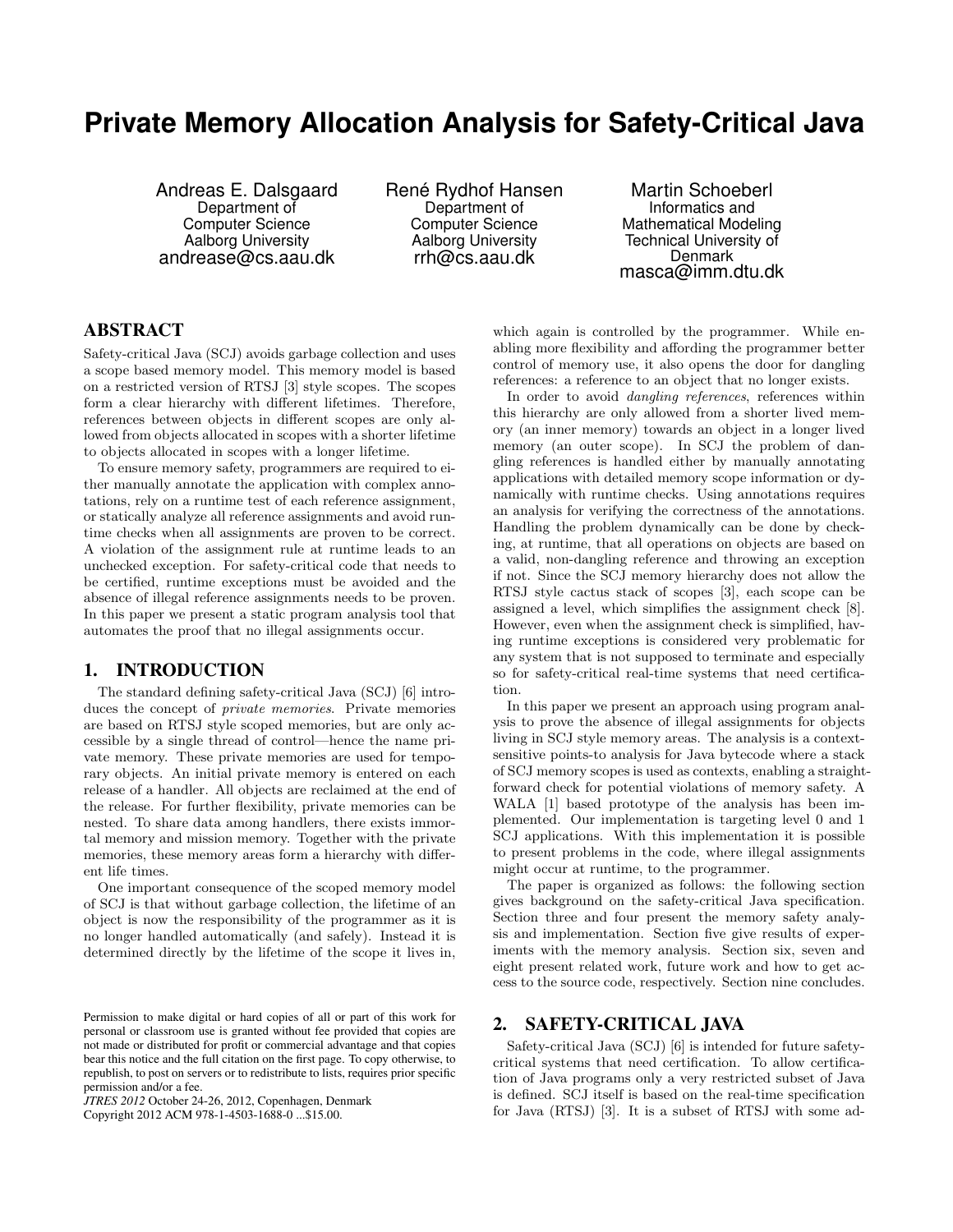ditional class files. It is so defined that it can in principle be implemented on top of RTSJ. That is also the way the reference implementation (RI) is provided. However, it has to be noted that the combination of the SCJ on top of RTSJ is not a preferred combination for certification. If the implementation of the RTSJ is part of the safety-critical system, it needs to be certified as well. Therefore, one can just use the full RTSJ.

The SCJ specification is developed within the Java community process (JCP) under specification request number JSR 302. To cover different criticality levels, SCJ defines three different levels with increasing complexity of implementations and increasing expressive power for the application programmer. Level 0 provides a single-threaded cyclic executive. All memory areas (immortal, mission, and private) are available in level 0. As individual executions of handler releases are not preempted, the backing store for the private memory of a handler can be reused by the next handler. Level 1 introduces preemptive scheduling with ceiling based locks. Furthermore, interrupt handlers, written in Java, are allowed in level 1. Level 2 provides the notion of nested missions for more dynamic systems. It is possible to keep part of the system running and starting and stopping other parts during runtime. Level 2 also introduces an adapted version of RTSJ's NoHeapRealtimeThread.

Concurrence is represented as handlers in SCJ, similar to RTSJ style event handlers. In fact the SCJ handlers are a subclass of RTSJs BoundAsyncEventHandler. These handlers are either periodic or event triggered.

## 2.1 Missions and Scheduling

SCJ has the notion of missions. An application can consist of several missions, where each mission might represent a different operation mode. The mission itself consists of the handlers and the mission memory. The handlers within a mission are created int he initialization phase and the number of handlers is fixed for a mission. Handlers come in two flavors: a periodic event handler to be released timetriggered and an aperiodic handler released by an event. The event to release an aperiodic handler can be a software event or an interrupt.

A mission consists of three phases: initialization, execution, and cleanup. In the initialization phase the mission memory is created by the SCJ implementation and all handlers and data created during initialization is by default allocated in the mission memory. Data shared between handlers must be allocated in mission memory. Data shared between missions must be allocated in immortal memory.

The SCJ application is started on the transition from the initialization to the execution phase. During the execution phase no new handlers can be registered or started. Temporal objects are allocated in the handler's private memory. Allocation in mission memory is not prohibited, but strongly discouraged. After the cleanup phase, the mission memory is cleared and a new mission can be started.

An SCJ application is represented by a class that implements Safelet and at least one class that extends Mission. Simple programs, consisting of a single mission, can use one class the extends Mission and implements Safelet.

## 2.2 The Memory Model

Three different memory areas are available for an SCJ application: immortal memory, mission memory, and private memories. Immortal memory is the same as immortal memory in the RTSJ. It contains static fields, objects that are created during class initialization, and application data that needs to be preserved over mission boundaries. Mission memory, as the name implies, exists as long as a mission is active (in any of the three phases).

Within this paper the most interesting memory area is private memory. Each handler has an initial private memory, which is cleared after a release has finished. Therefore, no data can survive individual releases. To allow more flexibility within the release of a handler, the handler can enter nested private memories. In practise, the feature is only useful when a nested private memory is entered more than once per release. Otherwise the temporary data could also be allocated in the initial private memory. The object representing a private memory needs to be reused when repeatedly entering private memory to avoid leaking memory. However, nested private memories might be sized differently. Therefore, the implementation of the private memory area needs to be able to resize a memory area [\[9\]](#page-8-4). The private scopes are by intention private and are entered by a static method.



<span id="page-1-0"></span>Figure 1: Memory scopes of an SCJ application.

In Figure [1](#page-1-0) the memory scopes of an example SCJ application are shown. The example application implements a single mission with two event handlers. Each event handler has a private memory area and thereby a separate scope. The event handler on the right has entered another layer of private memory. The small boxes denoted @A, @B, @C, and @D represent objects allocated in a particular scope, represented by the immediately surrounding box. An arrow between two objects represents a reference to the object at the arrow head, stored in a field in the object at the arrow base. The reference from object @A to object @B is prohibited by the scope assignment rules of the SCJ as Mission Memory will have a dangling reference when the Private Memory is cleaned.

During execution of an SCJ application the scopes in use by the application, at any point in time, can be viewed as a stack of scopes, see Figure [1](#page-1-0) for an example. When talking about a stack of scopes we will call the first scope on the stack (from the bottom of the stack) the outer scope of the next scopes which we will refer to as the inner scopes. As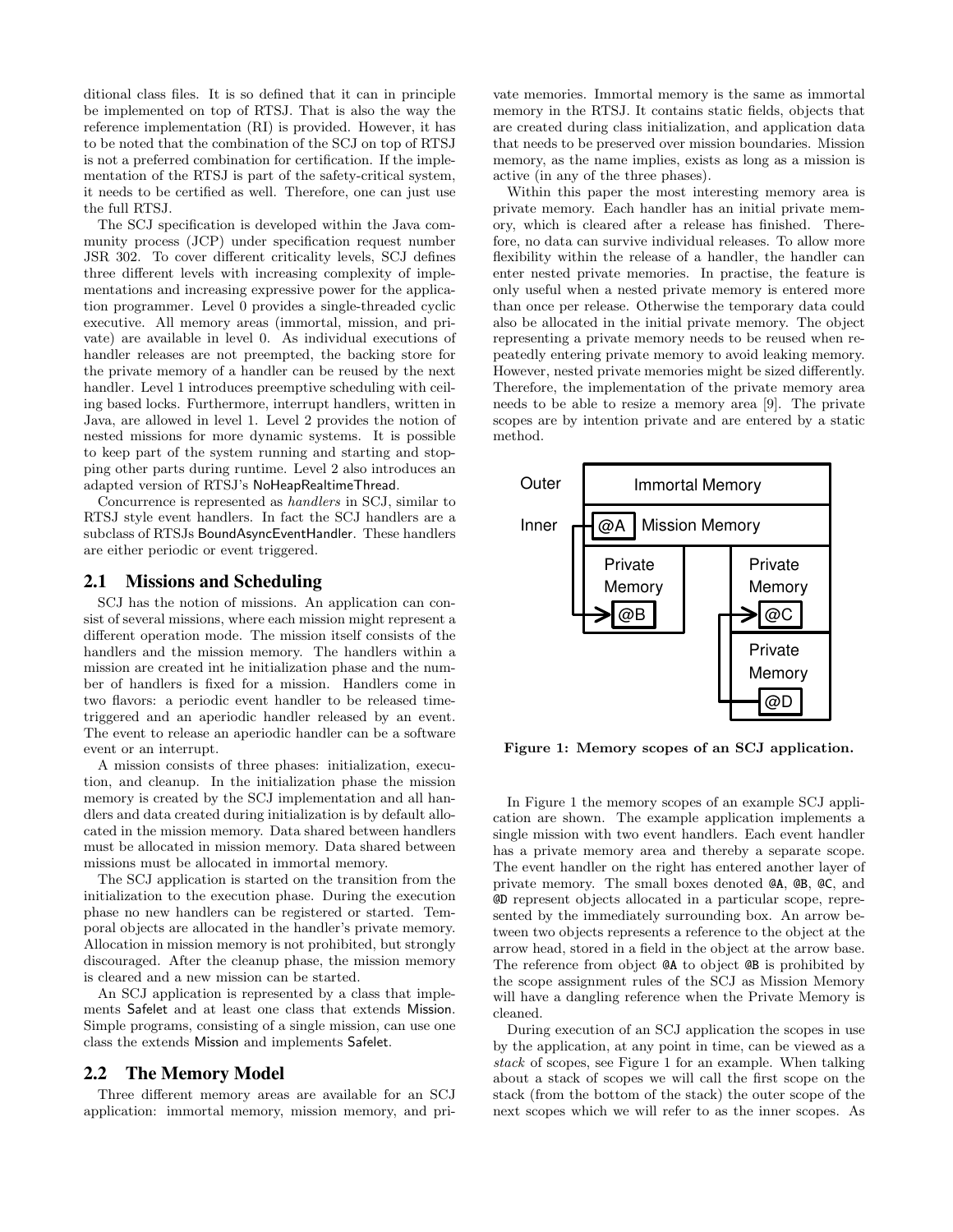an example, the right-most event handler in Figure [1](#page-1-0) has a scope stack consisting of: Immortal Memory, Mission Memory, Private Memory, and finally Nested Private Memory at the top. For SCJ applications Mission Memory will always be the outer scope of the Private Memory scope of an event handler and potential nested Private Memory scopes.

## <span id="page-2-0"></span>3. MEMORY SAFETY ANALYSIS

In this section we discuss a sound memory safety analysis for SCJ that can statically guarantee an SCJ application will never (attempt to) violate the memory scope rules. In addition to the increased assurance and lower maintenance cost achieved by eliminating potential bugs early in development [\[2\]](#page-8-5), it also makes it possible to dispense with the runtime checks otherwise necessary to enforce memory safety [\[8,](#page-8-2) [15\]](#page-8-6). Such runtime checks are undesirable in safetycritical real-time applications, not only due to the added runtime overhead, but also because of the inherent difficulties in handling memory safety violations at runtime without negatively impacting the scheduling of critical tasks. While this may also be true for annotation-based methods, the extra time and resources spent on developing and maintaining annotations (and potential code duplication [\[14\]](#page-8-7)) may negate some or all of the positive effects.

In the following we describe a fully automated static memory safety analysis, that can verify that a program does not violate memory safety or point the programmer to where such violations may potentially occur.

In order to find potential violations of the memory scope rules, the memory safety analysis must find all references that may be stored in a field on an object in a given scope, to an object allocated in an inner scope. For this it needs to determine, for all objects, which scope they are allocated in as well as track when the current scope changes (see below). This makes points-to analysis a good basis for the memory safety analysis (as also noted in [\[11\]](#page-8-8)), since a sound pointsto analysis computes a conservative (over-)approximation of all the possible object references that may be stored in any field or local variable, which is exactly what is needed for the memory safety analysis. Extending the basic points-to analysis to a context-sensitive analysis using memory scopes as contexts, essentially tagging each abstract object reference in the analysis with the scope in which it was allocated, makes it almost trivial to find potential violations or, indeed, guarantee that there are no violations.

For the purpose of the analysis we will define a scope as:

 $Scope = MemoryAreaID \times ScoreType$ 

where MemoryAreaID is a unqiue identifier for the memory area represented by the scope and ScopeType is the type of scope defined by:

$$
ScopeType = {IMMORTAL, MISSION, PM, UNKNOWN}
$$

where the first three correspond to immortal, mission, and private memory respectively. However, for the analysis we must also be able to represent the situation where, for some reason, it is not possible to determine the current scope (corresponding to the 'top' value in the underlying abstract analysis domain). We will refer to this as an unknown memory. Based on these definitions we can define a scope stack as:

$$
\begin{array}{c}\n\bullet \\
\bullet \\
\bullet \\
\bullet \\
\end{array}
$$

$$
{\sf ScopeStack} = {\sf Scope}^2
$$

As mentioned above, In our context-sensitive pointer analysis, we use scope stacks as contexts. This means both object references and objects are tagged with a scope stack. To be able to identify if a object reference is in an outer scope we define an ordering on the set of scope stacks:

$$
ss_1 \sqsubseteq ss_2 \quad \text{iff} \quad \exists ss_2' : ss_2 = ss_2' :: ss_1
$$

in other words, a scop stack  $ss_1$  is less than scope stack  $ss_2$ if and only if the stack  $ss_1$  is a postfix of the stack  $ss_2$ .

Furthermore we note that equallity between scopes only is true if the MemoryAreaID and ScopeType are identical except if any of the scope types is UNKNOWN in which case the scopes are not equal.

As the SCJ API contains a number of functions that may be used to directly change the current memory area, the memory safety analysis must track the use of such functions in addition to the (extended) points-to analysis:

## handleAsyncEvent

is the function called by the scheduler when an event handler is activated. When handleAsyncEvent is called a private memory area of the event handler is entered and the scope should therefore be changed.

#### enterPrivateMemory

is used to enter a private memory scope. It takes an object of a class implementing the Runnable interface as an argument. When the run() method of the runnable object is called it is executed in a new private memory scope.

#### getCurrentManagedMemory

is used to get a reference to the current scope in the form of a ManagedMemory object. This reference can be passed around and is typically used to pass the reference of the current scope to an inner scope in a variable. From the inner scope the reference stored in a variable can be used to pass a result out of the inner scope.

#### executeInArea

is called on a MemoryArea or ManagedMemory object with a runnable object as argument, it is possible to pass a result out of an inner scope. The runnable object needs to be initialised and in the run() method the result can be copied to an outer scope. E.g., the getCurrentManagedMemory method can be used to get a ManagedMemory object.

### getMemoryArea

can be used to get a reference to a MemoryArea. The method is similar to getCurrentManagedMemory for nonmanaged memory except it takes an object as argument and return the MemoryArea in which the object is allocated.

#### initialize

is a method implemented on classes extending the Mission class and indicate when a mission's memory scope is initial entered. The method is used to initialise event handlers which is then registered in the SCJ API.

In order to enable the analysis to track when the current scope changes, using one of the above function, a call graph must be constructed. Such a graph can be extracted from the information computed by the points-to analysis, since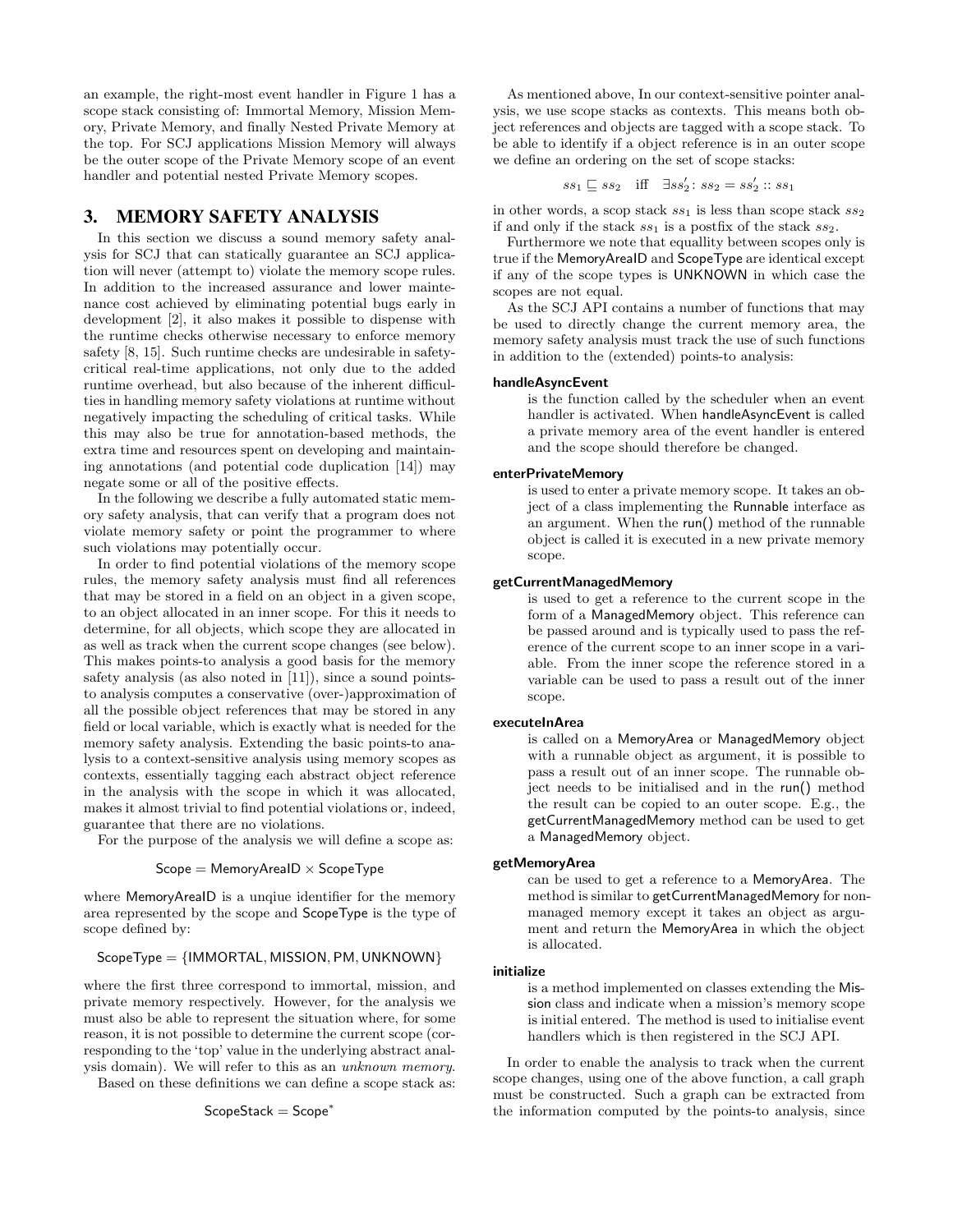the set of possible target objects for a dynamic dispatch are already covered by the points-to analysis. Using the call graph it is possible to make an over-approximation of the scope stack of all methods. Based on this it can be determined in which scope stack a method allocates new objects, and thus, using the results from the pointer analysis, it is possible to compare the scope stack of the allocated objects scope with the scope stack of the reference and thus find potential violations of the memory scope rules.

Besides the functions listed above, the functions newArray, newArrayInArea and newInstance can be used to allocate objects in other scopes than the current scope. Our tool does not currently support analysis of these functions, but may be implemented in a way similar to the analysis of handleAsyncEvent. None of the analysed applications made use of these functions and their use is generally discouraged as it may lead to ambiguous analysis results.

It should also be noted that the initialize method can only be used to track when a mission's memory is initially entered. However, there is no API method that can be used to track when the mission's memory is entered again, before the handleAsyncEvent of a periodic event handler is called, as handleAsyncEvent is called from the same level that set up the Safelet [\[6,](#page-8-1) Figure 3.3]. This makes it difficult for a static analysis to track when mission memory is entered. In the next section we discuss possible solutions.

# 4. IMPLEMENTATION

The implementation of the analysis is based on the T.J. Watson Libraries for Analysis (WALA) [\[1\]](#page-8-3) that provides support for many different kinds of pointer analysis including several context sensitive analyses that allow analysis developers to define and implement specialised contexts (called parameterised context sensitive analyses). Contexts in a pointer analysis are typically based on the call chain. In contrast, we implement specialised contexts consisting of a scope stack (as described in the previous sections). For the implementation of a scope we use a string to represent the MemoryAreaID and a scope stack is implemented using a linked list.

WALA uses an intermediate representation of the Java bytecode to perform the analysis on. The intermediate representation is similar to Java bytecode, but in static single assignment (SSA) form which eliminates the need for a stack and simplifies flow-sensitive analyses. However, the use of SSA makes it slightly more difficult to map the results back to the exact location in the original code. Currently problems are reported using name of fields, methods and classes which we found to be sufficient to locate and correct potential violations of scope rules.

Another feature of WALA is that it performs pointer analysis and call graph construction simultaneously, enabling the construction of a sound call graph, i.e., a call graph that takes dynamic dispatch into account.

The call graph produced by the analysis is built from a number of call graph node objects. Each call graph node represents a method invocation, i.e., the execution of the method at runtime. If methods are invoked in different contexts, i.e., different memory scopes, this will give rise to separate call graph node objects. To implement a parameterised context sensitive pointer analysis in WALA, the analysis developer must provide a class implementing an interface called ContextSelector whose implementations can be called at certain points of the analysis while building the

```
public Context getCalleeTarget(CGNode caller,
2 CallSiteReference site, IMethod callee,
3 InstanceKey[] actualParameters)
4 {
 5 ScjContext cc;
6 ...
7 cc = (ScjContext) caller.getContext();
8
9 if (isFuncName(callee, "handleAsyncEvent") &&
10 isSubclassOf(callee.getDeclaringClass(), this.MEHIClass))<br>11 {
11 {
12 cc = new ScjContext(cc,<br>13 QgetClassName(callee),
14 ScjScopeType.PM);
15 } else if (isFuncName(callee, "enterPrivateMemory") &&
16 isSubclassOf(callee, this.ManagedMemoryIClass))<br>17 {
17 {
18 cc = new ScjContext(cc,
19 getUniquePMName(),
20 ScjScopeType.PM);
21 } else if (isFuncName(callee, "getCurrentManagedMemory") &&
22 isSubclassOf(callee, this.ManagedMemoryIClass))
23 {
24 ((ScjContext)caller.getContext()).
25 setLastGCScope(cc.peek());
26 } else if(isFuncName(callee, "executeInArea") &&
27 isSubclassOf(callee,this.MemoryAreaIClass))
28 {
29 cc = new ScjContext(cc, cc.getLastGCScope().getName(),
30 cc.getLastGCScope().getScopeType());
31 } else if (isFuncName(callee, "startMission") &&
32 getClassName(callee).
33 equals("Ljavax/safetycritical/JopSystem"))
34 {
35 cc = new SciContext(cc,
36 getClassName(caller),
37 ScjScopeType.MISSION);
38 }
39
40 return cc;
41 }
```
<span id="page-3-11"></span><span id="page-3-10"></span><span id="page-3-9"></span><span id="page-3-8"></span><span id="page-3-6"></span><span id="page-3-4"></span><span id="page-3-0"></span>Figure 2: Implementation of getCalleeTarget for context change.

call graph in order to change the current analysis context of methods.

The WALA implementation of our memory safety analysis was fine-tuned to achieve few false positives. As such parameters were chosen mainly to favour increased precision over performance. Specifically, we set an option for the analysis that causes instances in a method to be distinguished by allocation site rather than simply by type. In order to prevent this option from resulting in state space explosion, another feature was enabled, called SMUSH\_MANY, that collapses object instances once more than 25 different object instances are found in a method. By default, similar options are enabled for strings, called SMUSH STRINGS, and throwables, called SMUSH\_THROWABLES. However, through experimentation we found that disabling these leads to fewer false positives with no notable performance degradation.

# 4.1 Implementing Context Changes

The first step towards a WALA implementation of our memory safety analysis is to define the necessary contexts and, in particular, to define the class implementing the ContextSelector interface which handles context changes.

The ContextSelector interface requires classes implementing it to define the methods getCalleeTarget and getRelevantParameters. In our implementation the most interesting method is getCalleeTarget as it is called for all possible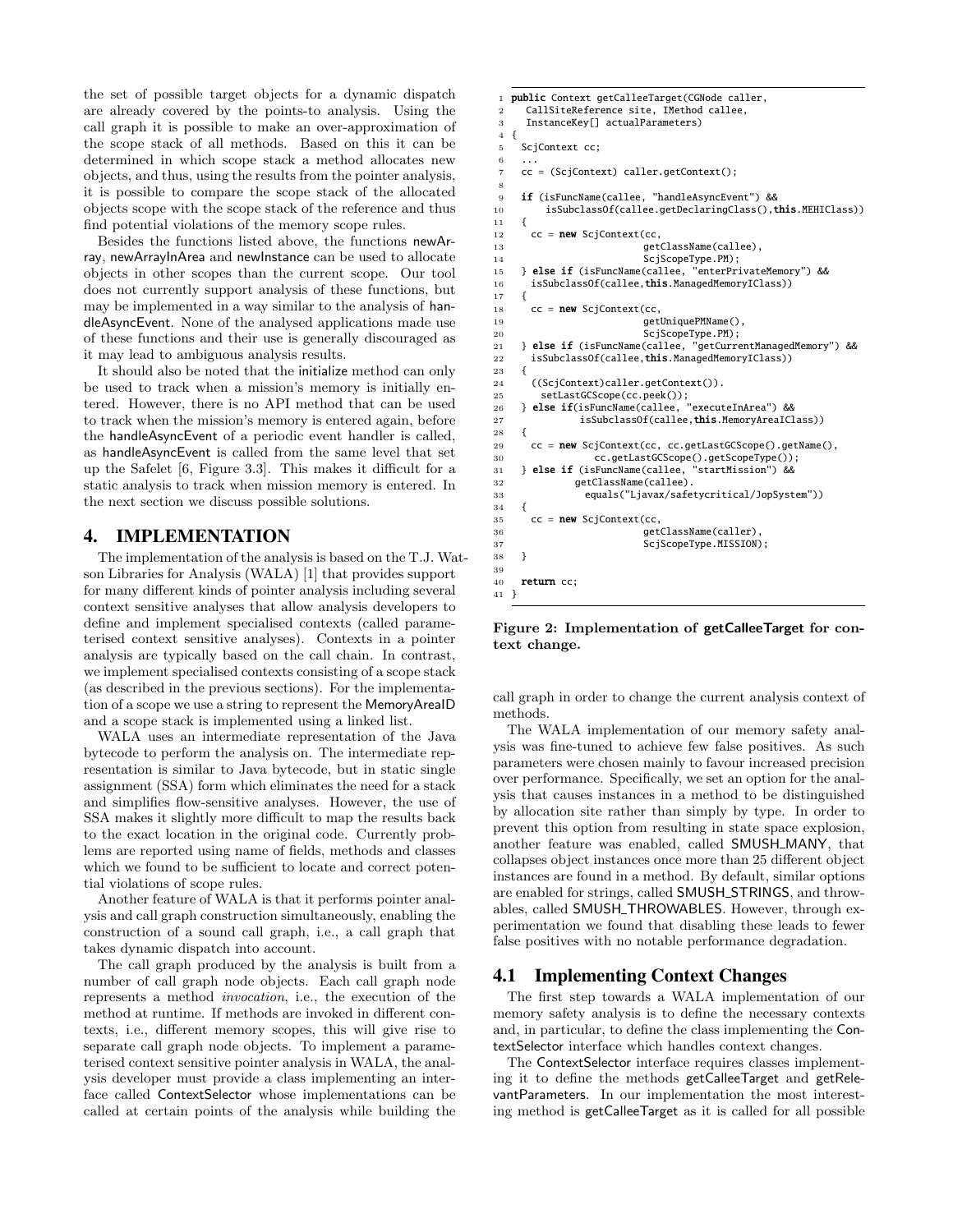method invocations in order to determine whether or not to change context for a given method call.

The interesting part is when the method invoked is one of the special context changing API methods discussed in Section [3.](#page-2-0) Figure [2](#page-3-0) shows our implementation of the get-CalleeTarget method that we will explain in more detail in the following.

The getCalleeTarget method accepts four arguments: the calling method represented by a call graph node, a representation of the call site, a representation of the called method, and the actual parameters of the call. Based on these arguments the getCalleeTarget method return the context of the called method as a Context object (lines [1](#page-3-1)[–3\)](#page-3-2). For brevity and clarity we have elided the initialisation and handling of the initial call graph nodes, called synthetic nodes. The context of these nodes is set to immortal memory such that methods executed in immortal memory are bootstrapped correctly.

Two utility methods getClassName and getUniquePMName are used in getCalleeTarget. The first returns the class name of either the calling or called method. The second returns a unique string used to name an anonymous private memory created by enterPrivateMemory.

For most methods, i.e., all methods that do not change the context, the new context is simply the same as the old context as determined by the calling method (line [7](#page-3-3) and [40\)](#page-3-4). The large conditional (lines [9–](#page-3-5)[38\)](#page-3-6) is used to check if the called method is one of the "special" methods and handle it accordingly. Specifically, the name of the called method is compared with the names of the context changing methods and it is further checked that the method is defined in the right class. All the context changing functions, except getCurrentManagedMemory, are handled by assigning a new context with an updated scope stack to the variable cc (e.g., line [12\)](#page-3-7). The scope stack is updated by adding the relevant scope, which comprises a string and a scope type. The string is used to separate different missions, event handlers and private memories.

As a concequence of getCurrentMangedMemory the analysis needs to track the reference returned by this method. Not doing so would mean we would lose all information when executeInArea is used. We noticed that we did not see any application requesting two references before running executeInArea. Therefore we implemented a simple memory reference tracking by expanding the definition of a scope stack with an additional scope:

## $ScopeStack = Score^* \times Score$

This scope is used to annotate scope stacks with the scope returned by getCurrentManagedMemory. If getCurrentManagedMemory is called more than once in a call chain the scope on the scope stack will be assigned UNKNOWN.

In the implementaion getCurrentManagedMemory is handled in (lines [24–](#page-3-8)[25\)](#page-3-9). This is done by calling setLastGC-Scope(cc.peek()) on the current context/scope stack. This sets the value of a field lastGCScope, on the current context, to the value on the top of the scope stack. If lastGCScope is already assigned a scope it will be assigned a scope with the type set to UNKNOWN to represent an unknown memory. In case of the function executeInArea, the lastGCScope is used to determine which scope the new context is assigned. In some cases this may be an unknown memory (lines [26–](#page-3-10)[30\)](#page-3-11).

# 4.2 Analysing SCJ

In order to soundly and fully analyse an SCJ application, it is necessary to take the effects of the underlying SCJ implementation and API into account, since important flow information may otherwise be lost. As an example, periodic event handlers (from class PeriodicEventHandler) have to be registered in the SCJ implementation, which will then invoke the handleAsyncEvent method on the registered PeriodicEventHandler object at appropriate time intervals.

One possible solution to this problem would be to write stubs for all the relevant classes and methods of the SCJ. However, true to its RTSJ heritage, the SCJ libraries are numerous and sizeable. Instead we initially opted to use an SCJ implementation built directly on top of an RTSJ implementation [\[12\]](#page-8-9). However, analysing an application together with this software stack proved to be too time consuming and gave rise to many false positives.

Instead of using the SCJ implementation built on top of an RTSJ implementation we used the JOP/SCJ implementation [\[9,](#page-8-4) [10\]](#page-8-10) which turned out to be suffieciently small to provide immediate feedback of analysis results to the programmer on all tested programs.

Using the JOP/SCJ implementation lead to a few minor issues: The first, is that the result of the pointer analysis always contains exactly ten InstanceKey objects, of the declared type String, without an associated context. These are String objects from exceptions allocated in the JOP/SCJ implementation. When checking for violations, we filter these out along with potential violations occurring strictly within the SCJ implementation itself, since the SCJ infrastructure may need to temporarily break the scope rules and is allowed to so. However, to support developers implementing the SCJ specification it is possible to set the variable show-Primordial, on the class Problem, to true to have our analysis report problems in the SCJ implementation as well.

A second issue with the JOP/SCJ implementation was that it did not, at the time, support getCurrentManaged-Memory, executeInArea and getMemoryArea. This was solved by making a new branch of the JOP/SCJ implementation and adding support for getCurrentManagedMemory and executeInArea. We have postponed implementing support for getMemoryArea as it requires substantial effort and none of our test programs used this function. The function executeInArea was implemented to only work for objects of the ManagedMemory class.One of the advantages of using the JOP/SCJ implementation is that we can use the JOP/SCJ specific function startMission to handle the issue concerning tracking when a mission's memory is entered (since the initialize method can only be used to detect the first entry into mission memory).

## 4.3 Finding Potential Safety Violations

The result of the pointer analysis is a list of objects of type PointerKey and associated InstanceKey objects. A PointerKey is an abstract representation of a static field, instance field, or a local variable that stores a reference to an object. An InstanceKey is the abstract representation of objects based on type or, as in this case, allocation site.

The pointer analysis is over-approximating, meaning that in the analysis a PointerKey may point to InstanceKey objects that will never occur during execution of the concrete program. On the other hand, the analysis is sound, meaning that whatever any (concrete) pointer may point to dur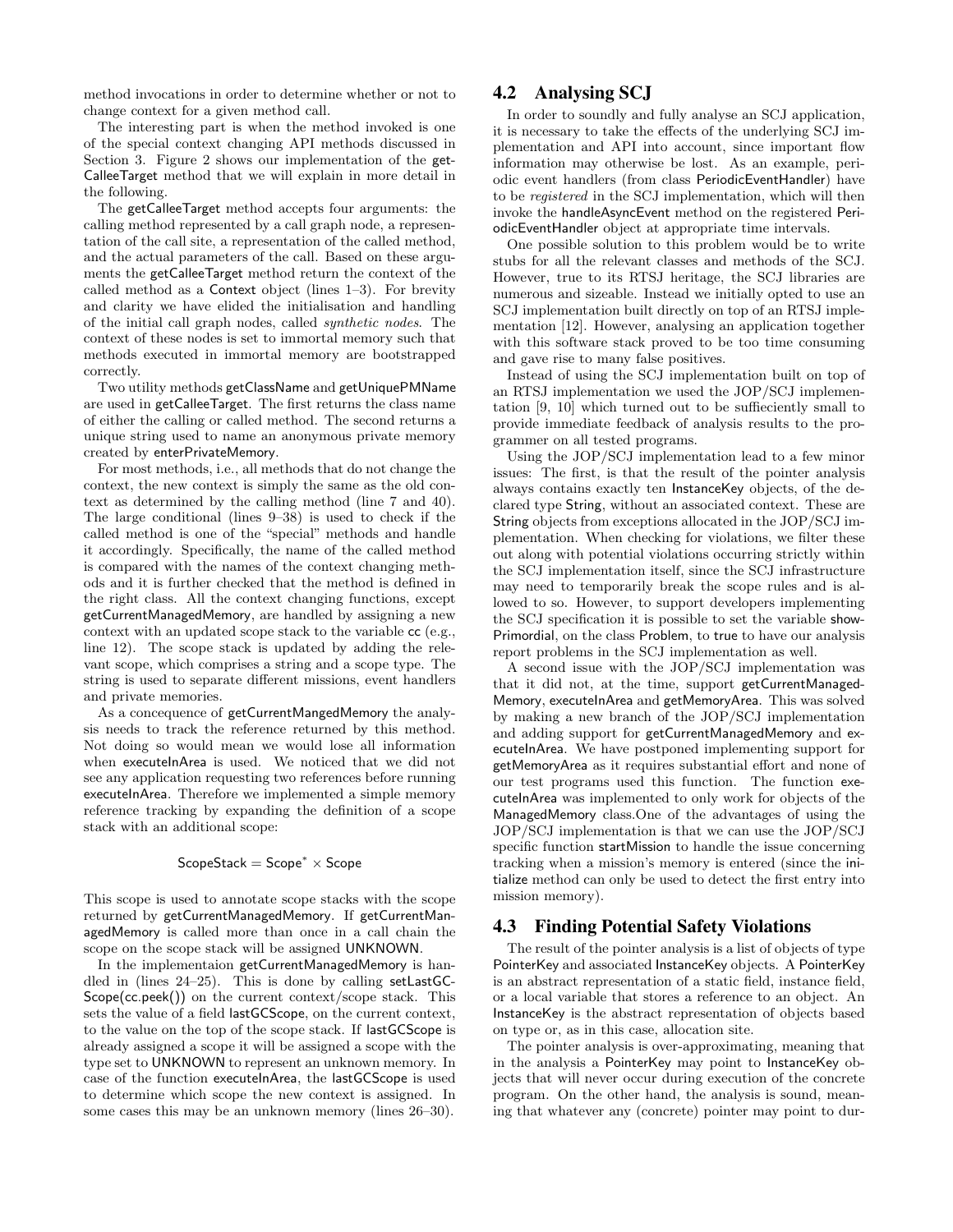ing the execution of the concrete program, there will be an abstract representation of it in the analysis result. Such a sound analysis can in general be used to verify safety properties, e.g., to verify that pointers from the immortal memory scope will never point to objects living in mission or private memory during any possible execution of the program.

To verify this property we need to ensure that the scope stack  $ss_{pk}$  of a PointerKey and the scope stack  $ss_{ik}$  of all InstanceKey objects the PointerKey may point to, conforms to the  $ss_{ik} \sqsubseteq ss_{pk}$  ordering defined in Section [3.](#page-2-0)

The main loops for checking the result of the pointer analysis can be seen in Figure [3.](#page-5-0) The code uses two helper methods getScjContext and report problems. The first is used to get the context(scope stacks) from PointerKey and InstanceKey objects. The second is used to report problems and extract as much information from the PointerKey and InstanceKey that is avilable. The code shows a loop iterating over all InstanceKey objects. If an InstanceKey does not have an associated context a counter variable i is incremented, filtering away the ten exception strings from the JOP/SCJ implementation. Otherwise all PointerKey objects that may point to the InstanceKey object are iterated over (lines [15](#page-5-1)[–21\)](#page-5-2). While iterating over all the PointerKey objects a test for a mismatch of scope stacks is performed using the less method which implements the  $\sqsubseteq$  ordering. If the method returns false a problem based on the information from the involved PointerKey and InstanceKey is added to a set of problems found using the report\_problems. The reason for using a set is to eliminate duplicates from the set of problems. Experiments found this to be usefull as problems would otherwise often be reported more than once.

```
1 public static void runAnalysis(PointerAnalysis pa, HeapGraph hg
2 HashSet<Problem> problems)
3 {
 4 Iterator<InstanceKey> ikItr = pa.getInstanceKeys().iterator();
 5 int i = 0;
 6
     while( ikItr.hasNext() )
 8 {
 9 InstanceKey ik = ikItr.next();
10 Iterator<Object> pkIter = hg.getPredNodes(ik);
11
12 if (getScjContext(ik) == null) {<br>13 i++:
        i++:
14 } else {<br>15 while
         while (pkIter.hasNext())
16 {
17 Object pk = pkIter.next();
18
19 if (!getScjContext(ik).less(getScjContext(pk)))
20 report_problems(problems, ik, pk);
21\begin{array}{cc} 22 & \phantom{0}3 \\ 23 & \phantom{0}3 \end{array}23 }
24
25 if (i != 10) {
26 util.error("Unexpected_number:_"+i+
27 "\_of\_InstanceKey\_objects\_with\_context\_==\_Null";<br>
28 }
28 }
29 }
```
<span id="page-5-2"></span><span id="page-5-0"></span>Figure 3: Checking the result the pointer analysis for potential problems.

## 4.4 Example

To demonstrate the advantage of using the memory analysis instead of using annotations an example is presented. The example is taken from Figure 6 in [\[14\]](#page-8-7). It shows a program annotated with memory safety annotations (highlighted in the example) and with two parts of code replaced by "...". The annotations are used to define scopes and relation between scopes and classes, references to instances of the ManagedMemory class and methods. The example contains seven lines of annotations. However, we do not find the number of lines of annotations to be significant rather the complexity of learning and using the memory safety an-notations. In [\[14\]](#page-8-7) it is stated that memory safety is the most complex property their analysis checks. A total of 14 rules have to be checked to verify correctness using the annotations. Our analysis means programmers do not have to annotate SCJ programs with memory safety annotations as seen in the example. In fact, the analysis is able to guarantee memory safety for the example, without any annotations in the code, in a fully automated way.

While it can be argued that programming with annotations forces the programmer to think more carefully, or at least more explicitly, about memory usage and scope requirements, it can also take up a lot programmer resources and may lead to unfortunate code duplication [\[14\]](#page-8-7).

In the experiments section we present results from analysing two test cases (pmFFTcpresult and InOutParameter) using a similar pattern although the test cases are more involved.

```
1 @Scope("immortal")
2 @DefineScope(name="MyMission", parent="immortal")
3 class MyMission extends CyclicExecutive {
 4 public void initialize() {
5 new MyHandler(...);
6 }
 7 }
 8
9 @Scope("MyMission")
10 @RunsIn("MyHandler")
11 class MyHandler extends PeriodicEventHandler {
12
13 public void handleEvent() {
14 @DefineScope(name="MyRunnable",parent="MyHandler")
15 MyRunnable r = new MvRunnable():
16 ManagedMemory.getCurrentManagedMemory().
17 enterPrivateMemory(3000, r);
18 }
19 }
20
21 @Scope("MyHandler")
22 @RunsIn("MyRunnable")
23 class MyRunnable implements Runnable {
24 public void run() { ... }
25 }
```
# 5. EXPERIMENTS

To test the implementation, a number of test cases was used. In Table [1](#page-6-0) the results of running the analysis on these test cases are shown. The table lists five test cases and their complexity in the form of lines of code, size of bytecode of SCJ library and application classes respectively, (known) number of illegal assignments, and the number of illegal assignments the analysis found. Due to the lack of real world level 0 and 1 SCJ applications the test cases are based on applications developed as part of two master thesis projects, a modification of one of them, an example developed as part of CJ4ES project activities and a test case developed for another paper with clever reuse of space in a StringBuilder which we expected would result in a false positive. The analysis perform very well and as expected. Below a description of the test cases can be found.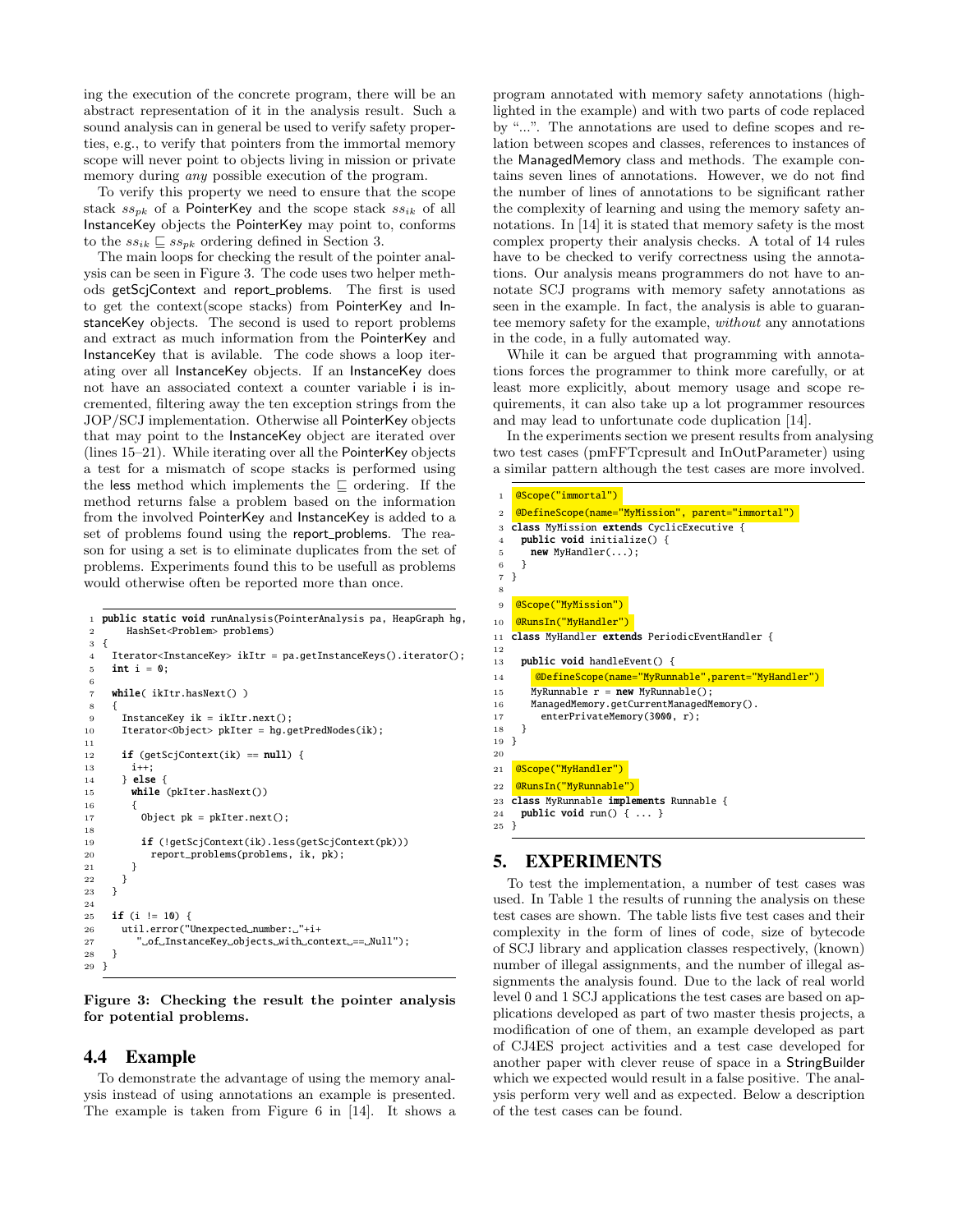| Test case            | LOC. | <b>Bytecode</b> | IΑ | Found         |
|----------------------|------|-----------------|----|---------------|
| sciminepump          | 1465 | 239884/18519    |    |               |
| sciminepumplog       | 1490 | 239884/20511    |    |               |
| $pm$ FFT $cp$ Result | 545  | 247854/11577    |    |               |
| InOutParameter       | 155  | 264949/6285     |    | $\mathcal{D}$ |
| scjreprap            | 1758 | 242561/27730    |    | 5             |

Table 1: This table shows the result of running the analysis on five test cases. LOC is short for Lines of Code. Bytecode size of SCJ library and application. IA is short for Illegal Assignments

## scjminepump

The scjminepump is inspired by the classical minepump textbook example. It was implemented as part of a master's thesis project at Aalborg University. The work was later published in [\[5\]](#page-8-11). The example has been adapted to use the JOP/SCJ implementation. The example is straight forward and does not pass references between scopes and therefore does not contain any illegal assignments.

### scjminepumplog

An extension of the previous test case with logging facilities. For testing purposes this case contains an illegal assignment.

## pmFFTcpresult

This test case use nested private memory to encapsulate a Fast Fourier transform library which creates temporary objects that would otherwise have to be reclaimed by a garbage collector. The code demonstrates the usecase of reusing existing libraries in an SCJ application and was developed as part of ongoing activities in the CJ4ES project. The test case uses executeInArea to move the result of the Fast Fourier transform to a higher scope by copying the result data from the inner scope to an object allocated in the outer scope.

#### InOutParameter

This test case uses private memory for encapsulating code that leaks garbage. The result from the private memory is stored in a StringBuilder allocated in the outer scope. The StringBuilder is initialised with a buffer size of 30. When entering the private memory the length of the StringBuilder is reset to be able to reuse the buffer for output. As our analysis is not data sensitive it cannot guarantee that the buffer size of 30 cannot be exceeded, which would result in allocation of a new buffer in the private memory scope. If a new buffer is allocated, an illegal assignment will occur. Using our memory analysis this gave rise to a false positive as expected. Furthermore, the test case uses a static variable to store a SimplePrintStream object. The object is allocated in mission memory but a reference is stored in immortal memory by use of a static variable. This illegal assignment was not intended by the author and was first discovered by the analysis.

#### scjreprap

The scjreprap test case is an implementation of the controller software for a reprap 3D printer on top of the JOP/SCJ implementation as part of a master's

<span id="page-6-0"></span>project [\[13\]](#page-8-12). It was unknown whether this test case contained illegal assignments. The test case is relatively large and has an interesting control structure. The analysis found five problems. By examining the code based on the problems reported it was found that four were indeed illegal assignments. The last report is a false positive due to the problem of tracking when a mission starts by examining method invocations. We currently track this by using the JOP/SCJ startMission, unfortunately this means that the method get-Sequencer on the mission object is called as if it was invoked as if it was executed in mission memory although it in fact is invoked just before entering mission memory.

Overall the results contain few false positive indicating good precision of the memory analysis. The experiments were executed on a Intel Core i7-2620M CPU at 2.70GHz with 8 GB Memory and a solid state disk. The running time of the analysis was timed by using System.currentTimeMillis() before and after the analysis to measure the number of milliseconds spend on running the memory analysis. The experiments were performed three times. All test cases were analysed in around one second. The source code of the experiments can be found in the git repository associated to this  $\text{paper}^1$  $\text{paper}^1$  in the file <code>ScjMemoryScopeAnalysisTest.java</code>. It should be mentioned that the LOC column only lists the application code. The analysis also includes the part of JOP/SCJ implementation that is used in the respective test cases. The entire JOP/SCJ implementation comprises several thousands lines of code. To give an idea of the size of the analysed test cases and the size of the JOP/SCJ implementation analysed the "Bytecode" column list the size in bytes of the JOP/SCJ implementation and the size of the program analysed.

While the fast analysis times of the test cases are not, in themselves, enough to argue that our analysis scales to large applications, the analysis times combined with the documented scalability of WALA in general, does indicate that our approach can scale to cope with large SCJ applications.

## 5.1 Eliminating Illegal Assignments

Five out of the six known illegal assignments we found were due to the use of static variables. Where developers stored references to objects allocated in either mission or private memories. A general recommendation for reducing false positives therefore is to only use static variables when absolutely necessary. The last, known illegal assignment was due to storing a reference to a logging object, allocated in an inner scope, in an array allocated in an outer scope. This could be avoided by using a number of pre-allocated logging objects.

To eliminate the false positive illegal assignments, the In-OutParameter test case could be refactored to avoid using the StringBuilder class for storing the result of computations performed in private memory. Instead an array of characters could be used to store the result. Potentially, a StringBuilder could be used in the private memory and the character sequence could be copied to the character array. The false positive in scjreprap could be avoided by making a small change to the JOP/SCJ implementation or adding a workaround to the analysis. However, we would prefer a more generic way

<span id="page-6-1"></span><sup>1</sup> <https://github.com/andreasDalsgaard/privmem>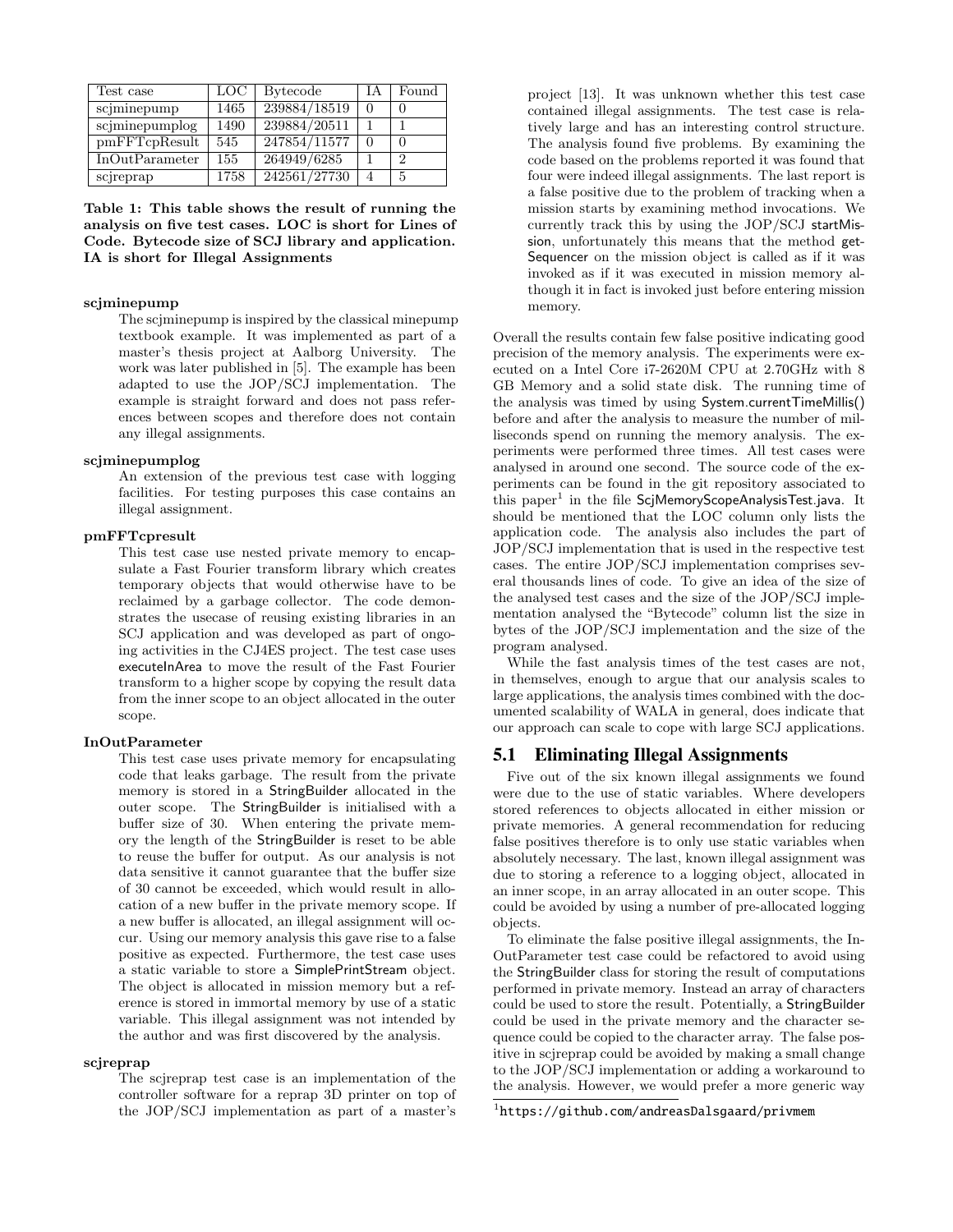to identify when mission memory is entered across SCJ implementations.

# 6. RELATED WORK

In [\[11\]](#page-8-8) a points-to analysis for Java bytecode (actually for the JamaicaVM intermediate language) is developed and applied to finding violations of the RTSJ memory scope rules, as well as for finding simple programmeing bugs such as dereferencing a null pointer. The paper does not discuss scalability of the analysis, however, an example is shown, a "hello world" program, that takes roughly 11 seconds to analyse.

The SCJ specification [\[6\]](#page-8-1) specify a set of SCJ annotations. The annotations can be divided into three groups: Compliance levels, behavioral restrictions and memory safety.

In [\[14\]](#page-8-7) an analysis for checking all three groups of SCJ annotations is presented. The implementation is based on the Java Checker framework using the annotations in the application as a type system to restrict the number of permitted applications. An example of 24 thousand lines of code is annotated and verified with their implementation. In total 92 annotations had to be added, of which 31 were memory safety annotations and 61 were related to compliance level. However, the rules for memory safety are far more complex than those for compliance level. This is exemplified by the large number of rules memory safety annotations have to abide by. Given the unfamiliar memory model of SCJ we see it as an additional burden that developers have to annotate the code.

In [\[7\]](#page-8-13) a related annotation/type system and analysis tool is presented. The annotation system presented is stronger than the annotation system in the SCJ specification. The type system is designed to enable modular composition of software products by, e.g., allowing developers to annotate methods with scope constraints. Although a different annotation system most of the arguments on [\[14\]](#page-8-7) also apply to this work.

It has previously been shown in [\[8\]](#page-8-2) that by implementing the check as a hardware runtime check instead of as a software runtime check makes the check around ten times faster. Furthermore, results on two smaller benchmark applications show that this resulted in an average improvement of 18.16% for one of the applications and 0.09% for the other application. This indicate that for some applications it is definitely relevant to eliminate these checks.

A formalisation of the memory model of SCJ have been presented in [\[4\]](#page-8-14). The formalisation the Unifying Theories of Programming and may prove an interesting starting point to develop a formal proof of the correctness of the implemented analysis.

# 7. FUTURE WORK

A formal proof of correctness of the memory analysis should be developed to further increase the confidence in its correctness and facilitate its use for certification purposes. The papers mentioned in the previous section would provide good starting points for such an endeavour. In particular, the paper [\[4\]](#page-8-14) seems highly relevant, however in the formalisation of private memory for periodic event handlers the scope stack is treated differently from other private memories. Based on experiences with the implementation this could possibly be simplified.

The implementation forms a natural basis for developing an Eclipse plugin enabling highlighting of fields and variables that give rise to potentially illegal assignments. WALA already contains support for mapping results back to the source code. Another way of improving the implementation would be by improving precision. This could be done by modelling the bytecode and using model checking and/or symbolic execution to verify that reported problems can indeed occur. One way of doing this would be by using a Counter-Example Guided Abstraction Refinement approach.

Another way of improving precision of the analysis would be by adding support for manual memory safety annotations. The current implementation does not take any annotations into consideration but could be extended to extract information from, e.g., Compliance Levels or Behavioral Restrictions annotations and thereby reduce ambiguities and false positives. Some way of supporting these annotations would be a useful extension of an Eclipse plugin.

## 8. SOURCE ACCESS

Our memory analysis implementation is available in opensource, currently hosted at GitHub: [https://github.com/](https://github.com/andreasDalsgaard/privmem) [andreasDalsgaard/privmem](https://github.com/andreasDalsgaard/privmem).

The memory analysis is based on WALA which should be installed following: [wala.sf.net/wiki/index.php/UserGuid](wala.sf.net/wiki/index.php/UserGuide:Getting_Started)e: [Getting\\_Started](wala.sf.net/wiki/index.php/UserGuide:Getting_Started)

Following the WALA getting started guide will result in WALA being checked out in Eclipse. After finishing the WALA getting started guide the memory analysis should be imported. The analysis is run using the Eclipse Run system using a string similar to:

-application  $\{\text{workspace\_loc}\}/\text{app}$  jar -main /package/Main as argument and including wala in the class path.

We used the JOP makefile system to compile jar-files including both the SCJ implementation and application. For instructions on how to do this please see: [http://www.](http://www.jopwiki.com/Getting_started) [jopwiki.com/Getting\\_started](http://www.jopwiki.com/Getting_started) Instead of downloading the source of JOP from the main repository a fork that adds support for getCurrentManagedMemory and executeInArea in the JOP SCJ implementation should be used. This is currently available at: <https://github.com/andreasDalsgaard/jop>

For more details see the README.txt file in the privmem repository.

# 9. CONCLUSION

In this paper we have shown how a memory safety analysis can be used to statically identify potential violations of the SCJ memory model and thereby make it easier for developers to write SCJ applications. This is further strengthened by the fact that the analysis is fully automated and does not require the programmer to manually annotate the application.

The analysis is *sound* and can therefore be used to guarantee that an application will never attempt to violate the scoped memory rules. Consequently, the many and potentially expensive runtime checks for memory safety can be dispensed with completely. In addition to improved performance, this is also necessary for safety-critical applications that must meet stringent certification requirements.

We have further discussed, in some detail, our prototype implementation of the analysis, based on WALA, and noted